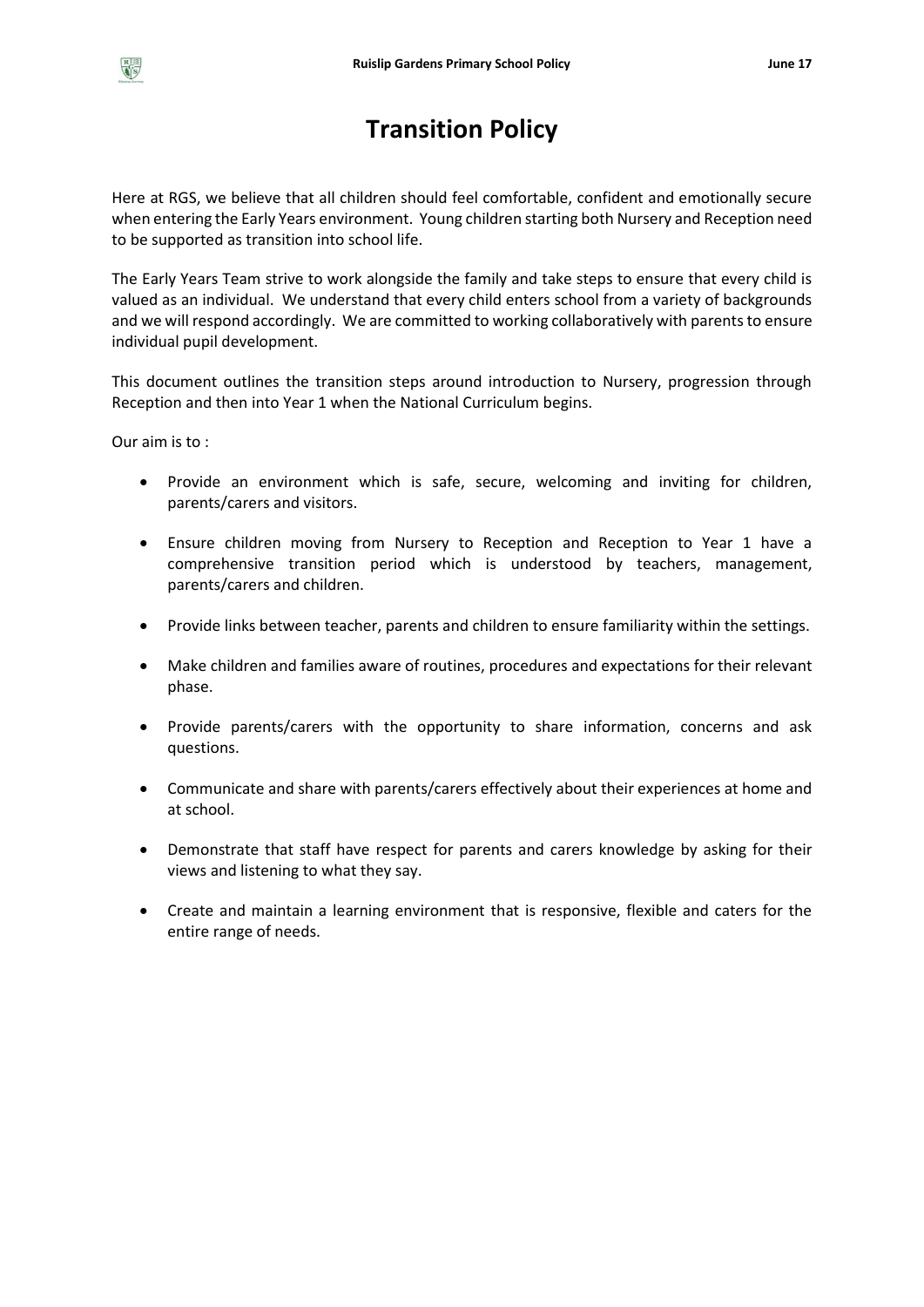

#### **Transition Guidelines for Nursery**

### Admissions

- We will offer a Nursery Admissions intake each September and then, available spaces permitting, we will run a planned Nursery Admission in January and then, if required, in April of each year.
- Pupils will be admitted to the setting in small numbers over a period of a couple of weeks at the beginning of each term to ease the settling process. Admissions will take place until the Census date each term, after which point, admission will be deferred to the following term. Some exceptions may apply in rare circumstances.
- Pupils will be assigned to a Key Worker who will, as far as possible, carry out all liaison with the family including parent consultations.
- All new-starters will be invited to attend a Briefing Session which will be a chance for the school to share key information with families and for questions to be answered by the school.
- All new-starters will be invited to attend a Stay and Play Session which will allow you and your child the chance to become familiar with the setting e.g. toilets, pegs, routines and to see some of the activities that will be available during sessions.
- Pupils will be given a slightly later arrival time for their first day and thereafter in the event that a child struggles to settle; this will be dealt with on a case by case basis.

#### General

- Parents and Carers will be invited to termly events.
- Parents and Carers will be informed of Nursery Topics half-termly which will assist them in supporting their child's learning. A comment box will be available for parents to offer suggestions and contributions.
- The Nursery will maintain an open door policy for any parent/carer wishing to discuss their child's well-being with a member of staff.
- Nursery staff will remain with the Nursery classes when they attend Foundation Stage Assemblies. This will help the children to feel safe in their new environment and to help them to learn the required behaviours for the setting.
- To encourage the Nursery children to feel a part of Ruislip Gardens from the outset, Nursery children are expected to wear a uniform, this consists of a green logo school jumper, black tracksuit bottoms and Velcro-fastening shoes.
- Parent Consultations are arranged within the first half of the Autumn Term where the child's social and emotional progress can be discussed. Parents and carers are encouraged to attend these. A further consultation will be offered in the Spring Term.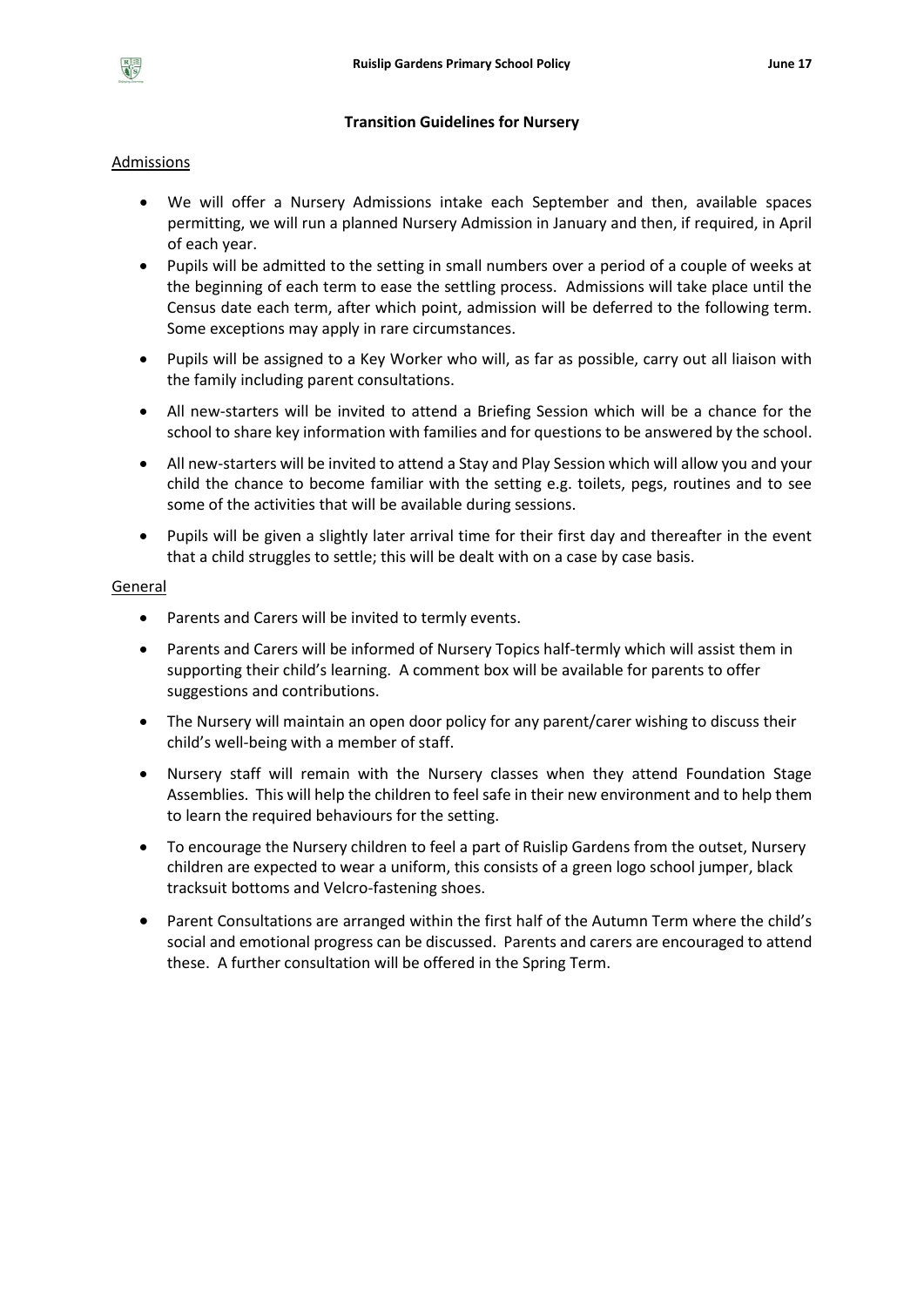# **Transition Guidelines for Reception**

- Nursery children will have access to shared learning opportunities with the Reception children as part of transition. This will help the children make the transition from Nursery to Reception.
- At the end of the Nursery Academic Year parents/carers will receive their child's Learning Journal. This will also be shared with the child's Reception teacher. This will outline the child's development areas and include snapshot observations of the child in the setting in both written and photographic form.
- At the end of Nursery children will receive a full report with all observations shared on a disc for retention at home.
- The children will have a chance to become involved in school activities and will attend a weekly school assembly during their time in Nursery to ease transition. This will get them used to school routines and used to sharing school areas with members of the broader school community.
- Parents/carers and children are invited to attend a meeting with the Headteacher to discuss transition into Reception. This meeting will take place during the Summer Term prior to entry into Reception. Important information about life in Reception will be shared at this session. The Foundation Stage leader and Reception teachers, where possible, will attend and be available for an informal chat after the meeting.
- Transition into Reception starts during the children's time in Nursery. During the second half of the Summer Term Reception teachers will attend sessions in Nursery to read stories and observe the pupils.
- Nursery and Reception teachers will have a conference leading up to the end of the Summer Term. This is where they meet to discuss each child, their individual learning needs and the progress they have made. An action plan for the following academic year will be created following these meetings.
- The school holds a 'Transition Day' each year which coincides with the visits the Year 6 children make to their new High Schools. All classes have the opportunity on this day to visit their new classes including our children moving from Nursery to Reception. Parents are invited to attend a one hour stay and play session with their child.
- Nursery staff will spend time talking with children about the Reception staff and about the different routines that will be followed in the Reception setting in circle time sessions.
- Children attend the new Reception class for half a day for the first week of the Autumn Term. During the second week of term children will stay at school for lunch and their afternoon registration and their school day will end at 1:15pm. From the third week of term onwards the majority of children will attend for the full school day, depending on how well they have settled.
- Parents/Carers will be invited to eat lunch with their child in our school dining room during the early weeks of term. This helps the transition between eating as a family, in the family home to eating with their peers at school.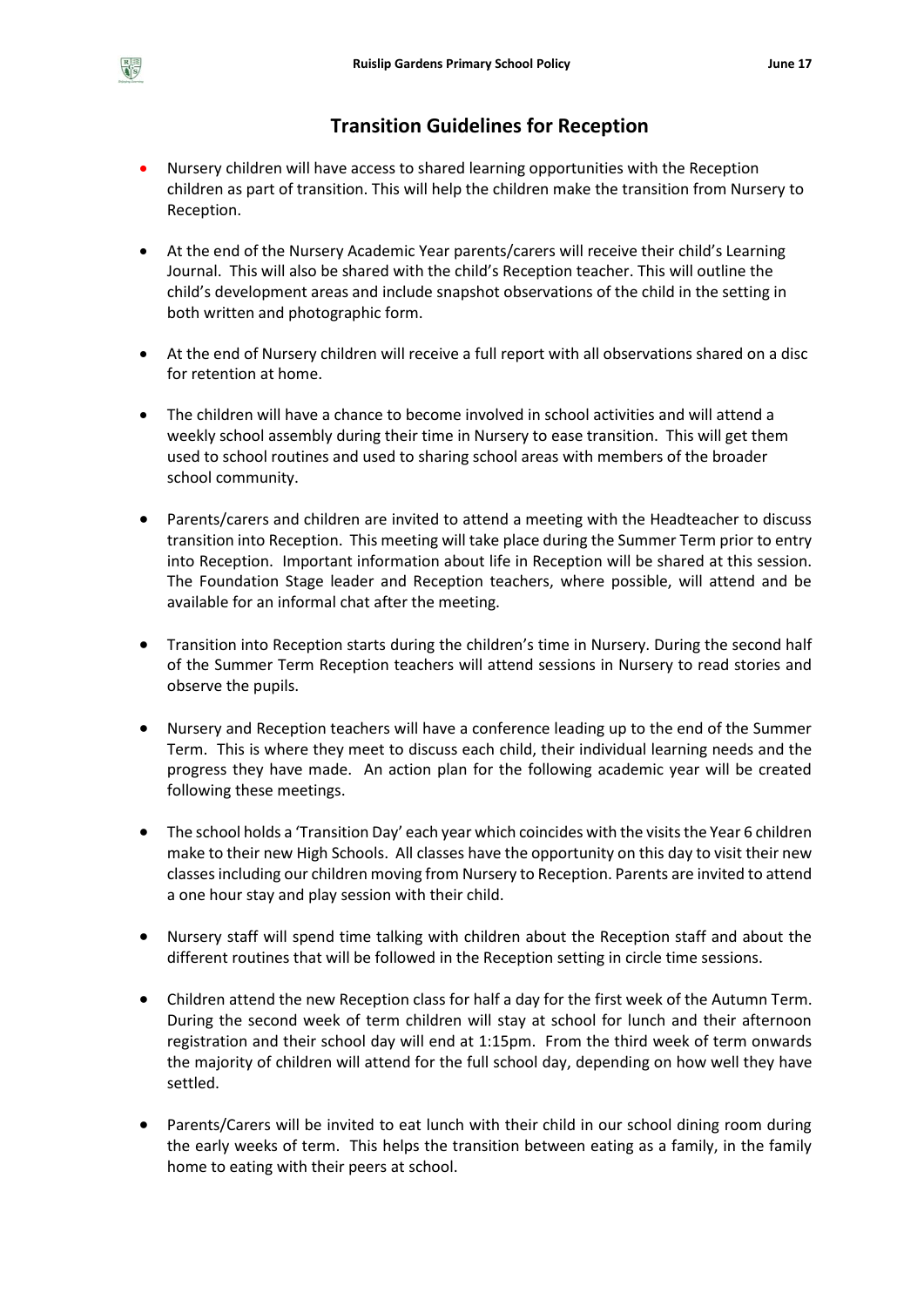- During the first week of term Parents/Carers are invited to attend a one to one meeting with Reception staff to discuss transition and learning needs.
- Any identified Special Educational Needs will be dealt with on a case by case basis with input from our Inclusion Manager, as appropriate.
- Reception staff will remain with the Reception classes when they attend Whole School Assembly. This will help the children to feel safe in their new environment and to help them to learn the required behaviours for the setting.
- Parent Consultation Evenings are arranged within the first half of the Autumn Term where Personal, Social and Emotional Development progress can be discussed. Parents and carers are encouraged to attend these. A further consultation will be available in the Spring Term.
- 'Fun Friday' sessions will take place each Friday from the second half of the Autumn Term 2017 from 8:40am-8:50 which will allow parents a chance to see their child's Learning Journal and what their child has been learning that week.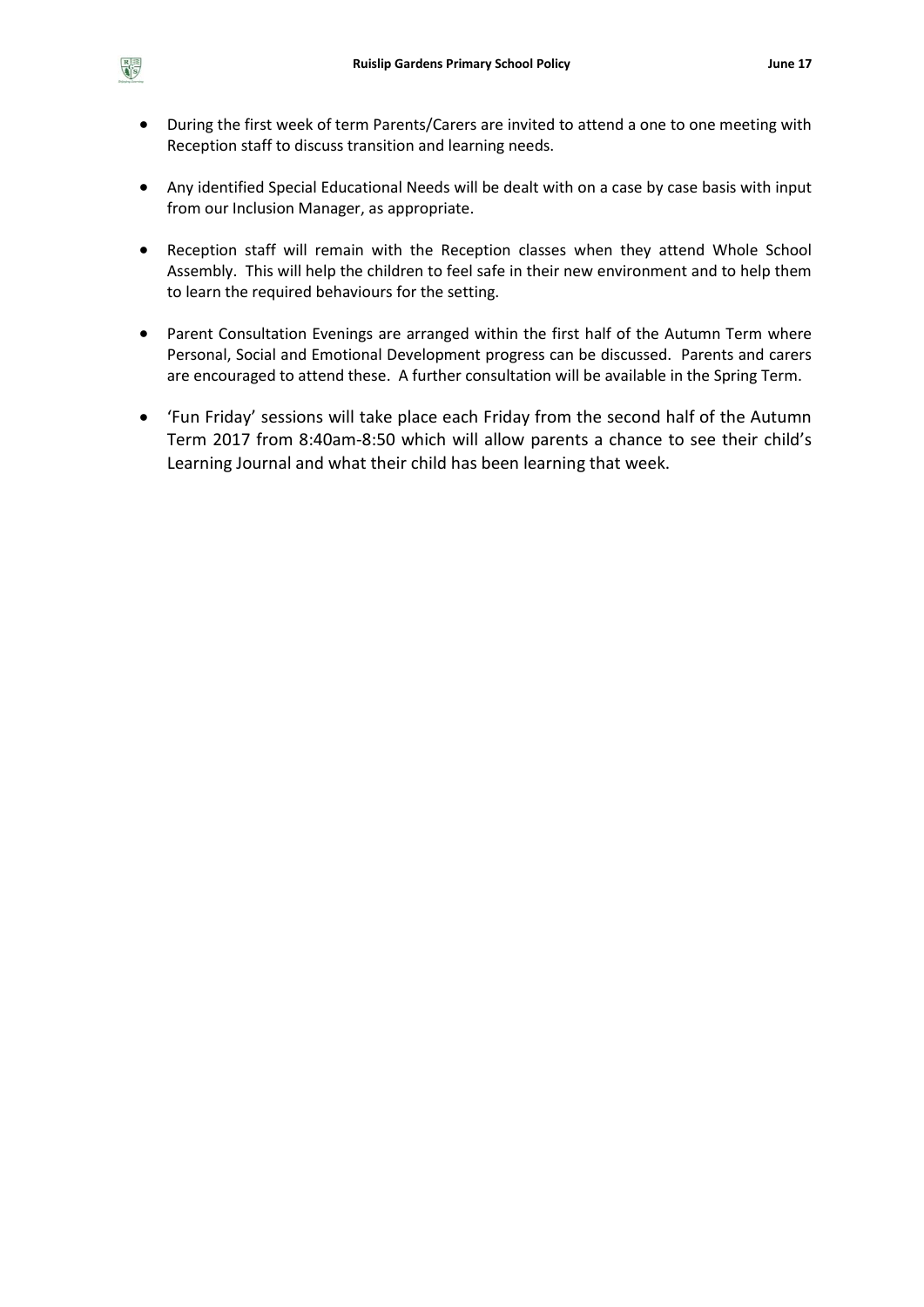# **Transition Guidelines for Children Entering Year 1**

- Transition into Year 1 occurs throughout the Reception year. More formal transition activities begin in the second half of the preceding Summer Term.
- Reception and Year 1 teachers have a conference day leading up to the end of the Summer Term. This is where Reception and Year 1 teachers meet to discuss each child, their individual learning needs and the progress they have made in the Foundation Stage. An action plan for the following academic year will be created following these meetings
- During the second half of the Summer Term, Year 1 teachers attend at least one session a week in Reception to read stories and observe the pupils.
- The children spend several sessions in their new year 1 Class before the end of the Summer Term and photographs are taken of them in their new environment. These will be on display in the new setting from September.
- The school holds a 'Transition Day' each year which coincides with the visits the Year 6 children make to their new High Schools. Reception children are invited to visit their new Year 1 class where they will have a chance to meet their new teacher.
- Children will be eased into more formal approaches of Key Stage 1 teaching throughout their first half term in Year 1.
- The Year 1 teachers continue to discuss their questions and fears during transition through PSHE sessions.
- A Curriculum Evening is arranged early in the Autumn Term for parents/carers to attend. At this meeting important information about the Key Stage is shared and the Year 1 teachers will be introduced. Copies of the slides will be displayed on the school website immediately after the session and are available for download by any non-attendees.
- Parent Consultation Evenings are arranged within the first half of the Autumn Term where transition progress can be discussed. Parents and carers are encouraged to attend these.